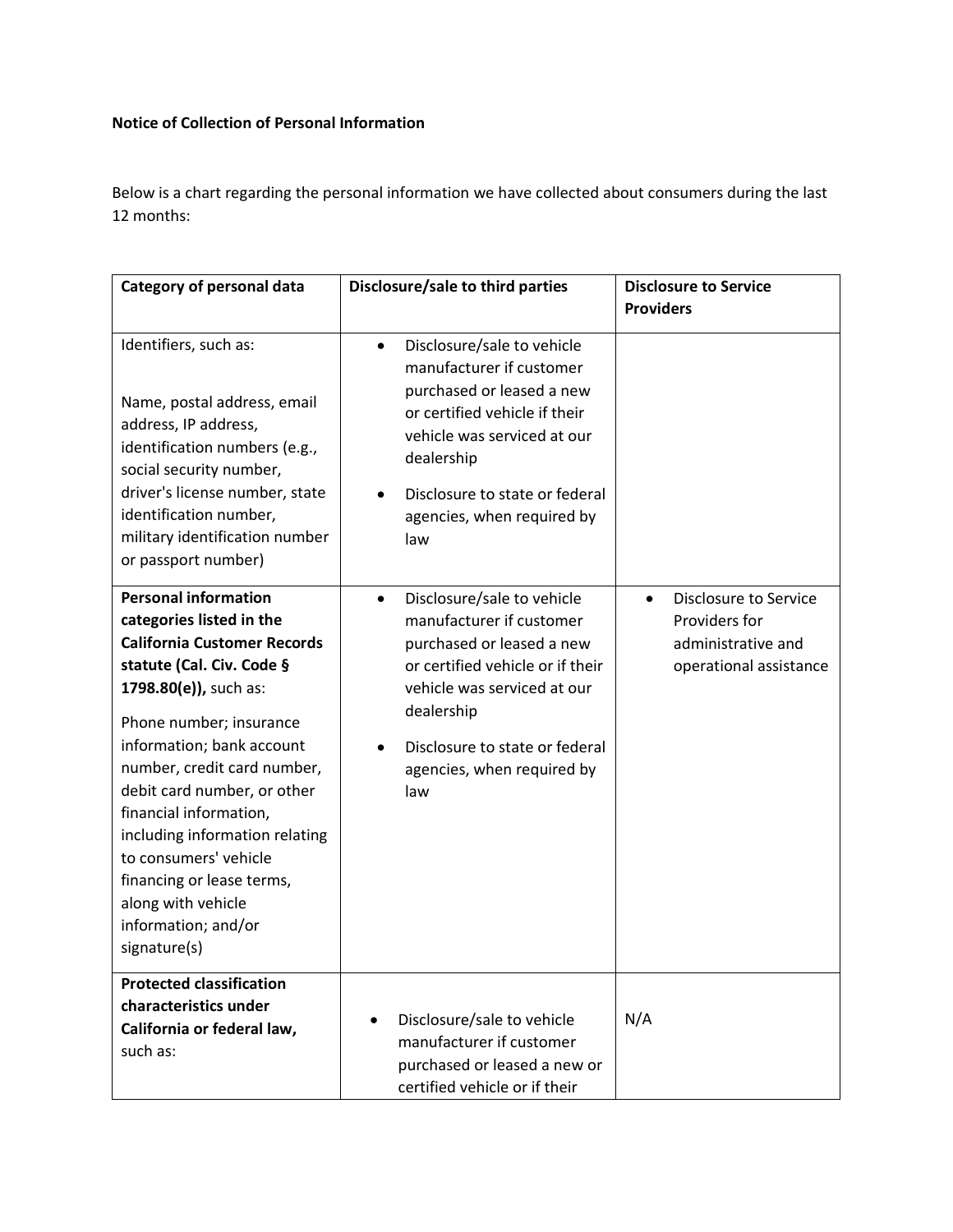| A photocopy/scan of<br>government issued<br>identification reveals personal<br>information. For example:<br>· Driver's license/state<br>identification card - includes<br>image, date of birth, physical<br>description and gender<br>• Permanent resident card -<br>includes image, date and<br>place of birth;<br>• Social security card -<br>includes social security<br>number<br>• Passport - includes image,<br>date and place of birth and<br>nationality<br>· Military ID - includes image<br>and rank Completion of a<br><b>Translated Contract</b><br>Acknowledgement or signing<br>of translated documents<br>reveals a consumer's primary<br>language | vehicle was serviced at our<br>dealership<br>Disclosure to manufacturer or<br>lender for processing<br>applicable rebate, or dealer<br>incentive or subvened rate<br>Disclosure to state or federal<br>$\bullet$<br>agencies, when required by<br>law<br>Disclosure to manufacturers<br>and their vendors as part of<br>early dispute resolution<br>efforts or legal defense                    |                                                                                                            |
|-------------------------------------------------------------------------------------------------------------------------------------------------------------------------------------------------------------------------------------------------------------------------------------------------------------------------------------------------------------------------------------------------------------------------------------------------------------------------------------------------------------------------------------------------------------------------------------------------------------------------------------------------------------------|-------------------------------------------------------------------------------------------------------------------------------------------------------------------------------------------------------------------------------------------------------------------------------------------------------------------------------------------------------------------------------------------------|------------------------------------------------------------------------------------------------------------|
| <b>Commercial information,</b><br>such as:<br>Vehicle information,<br>ownership information,<br>vehicle transaction<br>information relating to<br>purchase or lease of vehicles<br>(including finance or lease<br>terms), purchase of parts,<br>service repairs, maintenance<br>or vehicle inspections                                                                                                                                                                                                                                                                                                                                                            | Disclosure/sale to vehicle<br>$\bullet$<br>manufacturer and its vendors<br>if customer purchased or<br>leased a new or certified<br>vehicle or if their vehicle was<br>serviced at our dealership<br>Disclosure to state or federal<br>agencies, when required by<br>law<br>Disclosure to manufacturers<br>and their vendors as part of<br>early dispute resolution<br>efforts or legal defense | <b>Disclosure to Service</b><br>$\bullet$<br>Providers for<br>administrative and<br>operational assistance |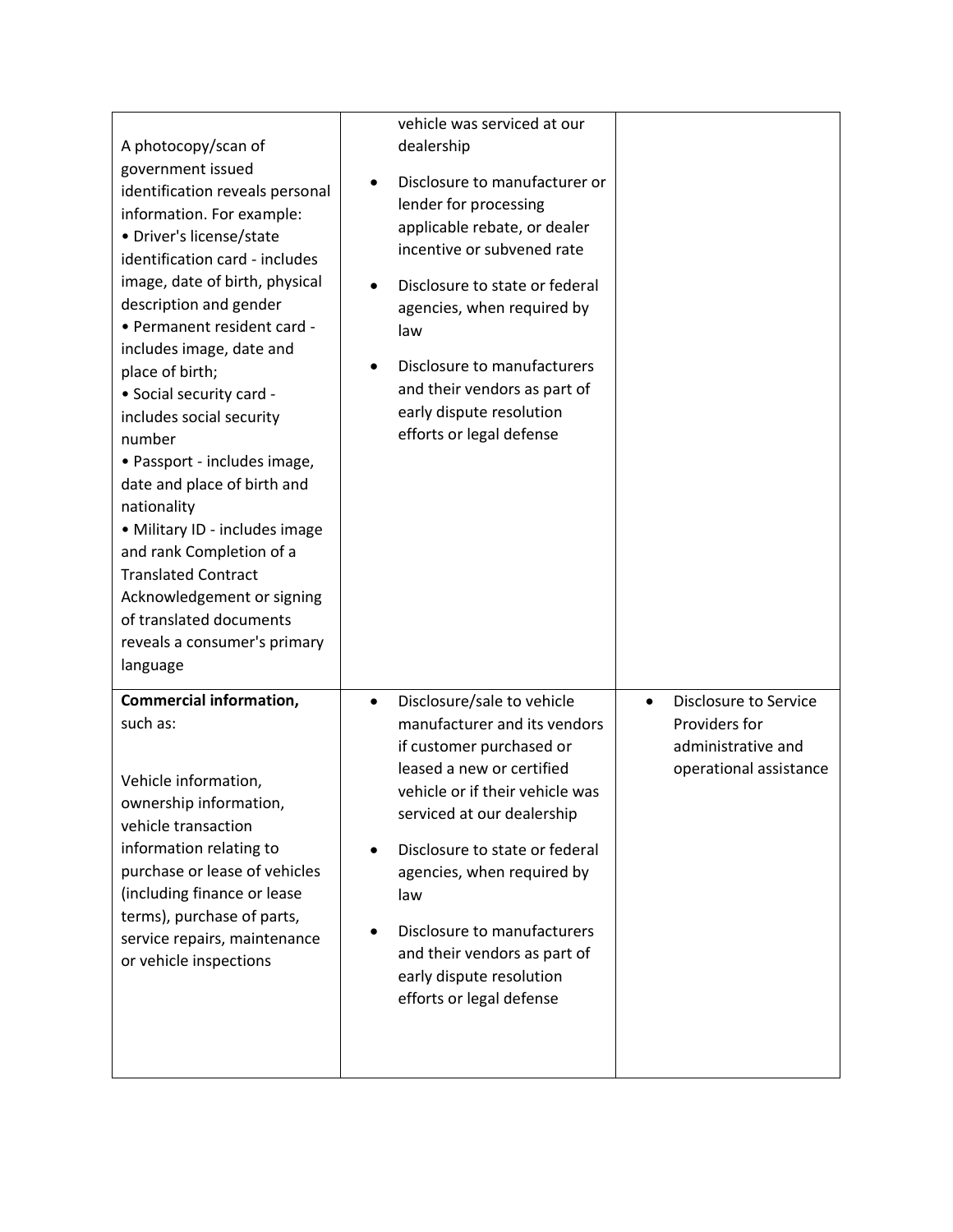| <b>Biometric information</b><br>Consumers who finance/lease<br>vehicles may be asked to<br>complete a "Thumbprint<br>form"      | To law enforcement in event<br>$\bullet$<br>of suspected identity theft                                                                                                           | N/A                                                                                                        |
|---------------------------------------------------------------------------------------------------------------------------------|-----------------------------------------------------------------------------------------------------------------------------------------------------------------------------------|------------------------------------------------------------------------------------------------------------|
| Internet or other similar<br>network activity information,<br>such as:<br>IP address, browsing history,<br>and search history   | To manufacturers for join<br>$\bullet$<br>marketing activities                                                                                                                    | Disclosure to Service<br>Providers for<br>administrative and<br>operational assistance                     |
| <b>Geolocation information,</b><br>such as:<br>IP address and vehicle and<br>phone location (using GPS, as<br>permitted by law) | N/A                                                                                                                                                                               | <b>Disclosure to Service</b><br>$\bullet$<br>Providers for<br>administrative and<br>operational assistance |
| Sensory data,                                                                                                                   | N/A                                                                                                                                                                               | <b>Disclosure to Service</b><br>$\bullet$                                                                  |
| such as: Audio information<br>from voicemail messages<br>and/or recorded phone calls<br>(with appropriate disclosure)           |                                                                                                                                                                                   | Providers for<br>administrative and<br>operational assistance                                              |
| Video information during<br>completion of transaction<br>documentation in finance<br>office (with consumers'<br>consent)        |                                                                                                                                                                                   |                                                                                                            |
| Professional or employment-<br>related information, such as:<br>Information regarding current<br>and prior occupation           | Disclosure/sale to vehicle<br>$\bullet$<br>manufacturer if customer<br>purchased or leased a new or<br>certified vehicle or if their<br>vehicle was serviced at our<br>dealership | N/A                                                                                                        |
|                                                                                                                                 | Disclosure to state or federal<br>$\bullet$<br>agencies, when required by<br>law                                                                                                  |                                                                                                            |
| <b>Non-public education</b><br>information (per the Family                                                                      |                                                                                                                                                                                   |                                                                                                            |
| <b>Educational Rights and</b><br>Privacy Act (20 U.S.C. Section<br>1232g, 34 C.F.R. Part 99)),                                  | To manufacturer if required<br>$\bullet$<br>for rebate or incentive<br>program                                                                                                    | Disclosure to Service<br>Providers for                                                                     |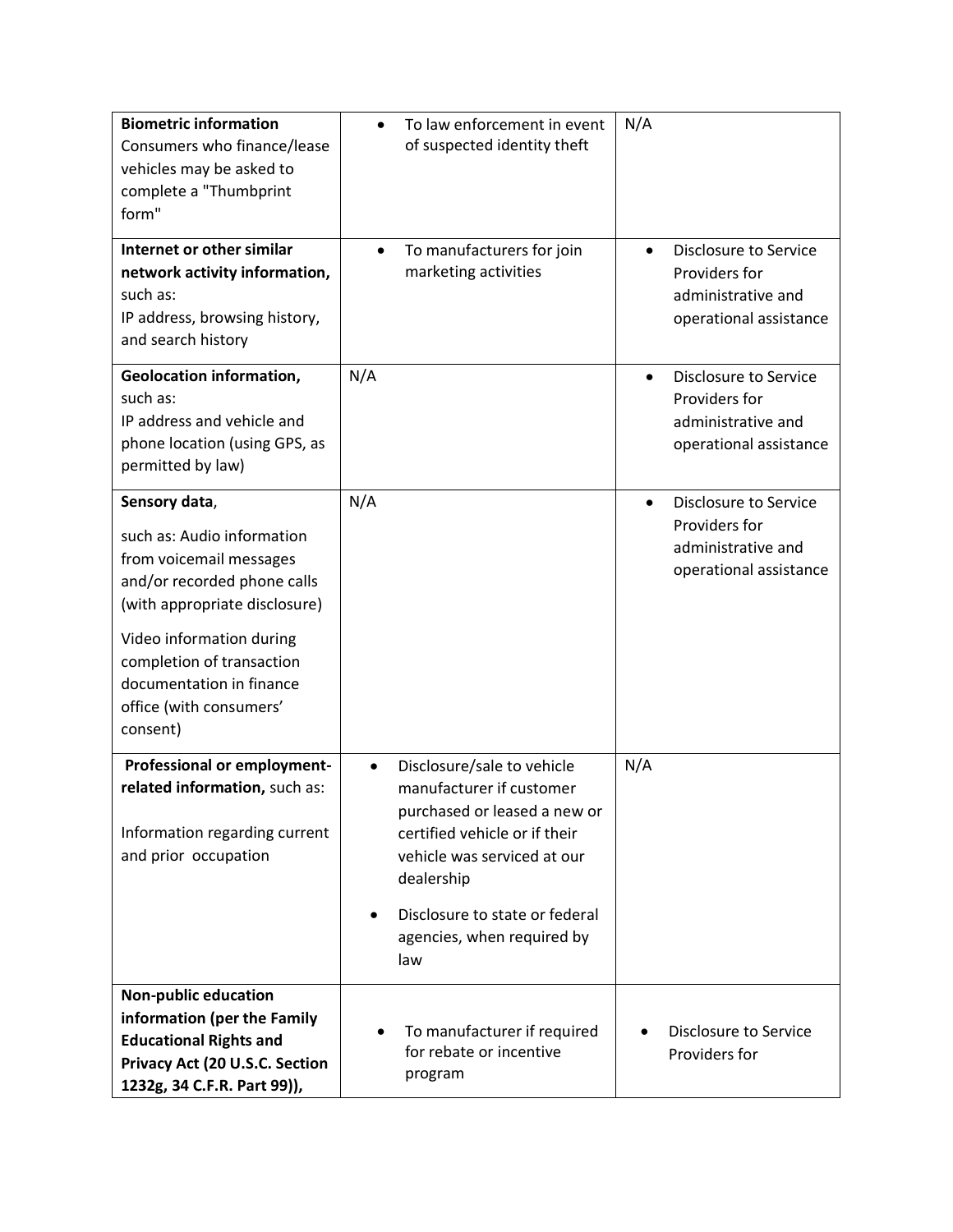| such as:                                                                                                                                               |     | administrative and<br>operational assistance                                                        |
|--------------------------------------------------------------------------------------------------------------------------------------------------------|-----|-----------------------------------------------------------------------------------------------------|
| Information regarding<br>whether a consumer is or will<br>soon be a college graduate                                                                   |     |                                                                                                     |
| Inferences drawn from<br>personal information to<br>create a profile, such as:<br>Information regarding<br>consumers' vehicle<br>preferences and needs | N/A | Disclosure to Service<br>$\bullet$<br>Providers for<br>administrative and<br>operational assistance |

Categories of Sources from which the personal information is collected

- Directly from the consumers
- Indirectly from the consumers
- Third-parties, including advertising companies, analytics providers, vehicle manufacturer, and websites or companies that provide information regarding vehicles or provide listings of vehicles for sale / lease, that forward identifiers provided by consumers
- From vehicles equipped with GPS tracking (as permitted by law)
- From vehicles with telemetric tracking and capability communications

Business or commercial purpose for collecting or selling personal information

- To send informational and marketing communications, respond to requests and inquiries, and communicate with consumers regarding our products or services
- Enter into transactions with consumers, obtain authorization to collect payment from consumers, collect payment from consumers, confirm acknowledgement of receipt of service contract claims; provide product recall information, provide copies of certain required by law, and retain records of transactions as required by law
- Complete government forms
- To confirm consumers' identity, confirm consumers are at least 18 years old, confirm consumers are licensed to drive our vehicles or take delivery of a vehicle they have purchased or leased from us, and confirm insurance coverage
- Confirm eligibility for a manufacturer / lender incentive and to apply for and process any applicable incentive, and confirm eligibility for employee price discounts, if applicable